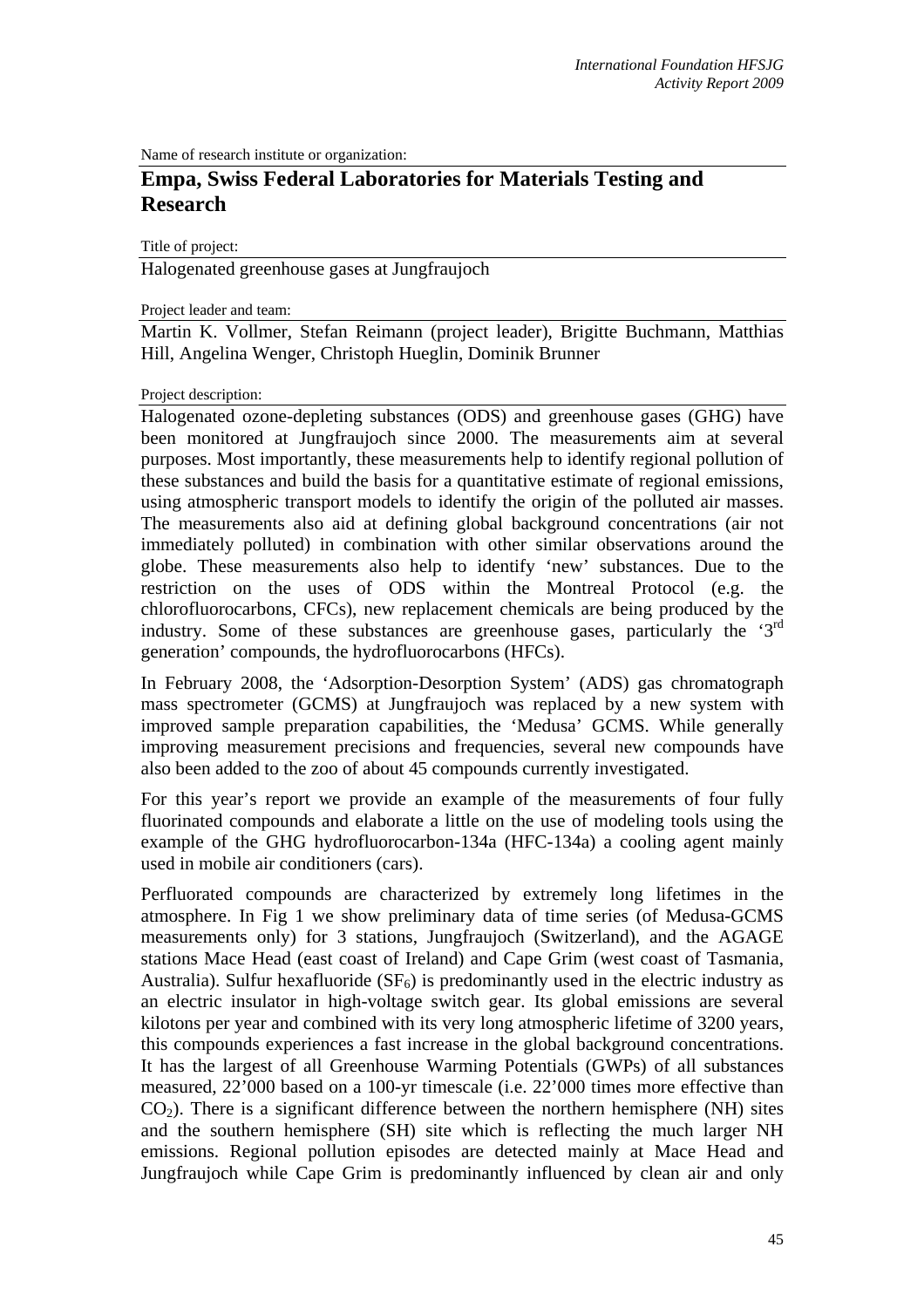*International Foundation HFSJG Activity Report 2009*

occasionally under the influence of the main continents effluent (Melbourne). PFC-116 ( $C_2F_6$ ) and PFC-218 ( $C_3F_8$ ) are used in the semi-conductor industry. Their global increase in absolute concentrations is smaller compared to  $SF<sub>6</sub>$  but in relatives term, that of PFC-218 is approximately the same as  $SF_6$  (~4.5 % yr<sup>-1</sup>). PFC-116 has a very long atmospheric lifetime of 10'000 yrs, and that of PFC-218 is 2'600 yrs. However the longest-lived antropogenic trace gas is  $CF_4$  with a lifetime estimated at  $~50'000$ yrs. The Jungfraujoch record of  $CF_4$  is still short due to instrumental problems which were solved at the end of 2009. Despite the remoteness of aluminium smelters, which are the dominant emitters of  $CF_4$ , there is an indication of detection of  $CF_4$ -polluted air arriving at Jungfraujoch. More measurements are necessary in order to better understand this compound's potential in tracing air masses back to specific location such as the few European aluminium-processing plants.



*Figure 1: Tropospheric mixing ratios for a selection of 4 compounds over a total time period measured by the GCMS-Medusa at Jungfraujoch (Switzerland, in light blue), Mace Head (Ireland, in green), and Cape Grim (Australia, in black). The mixing ratios are given as dry-air mole fractions in parts-per-trillion (ppt, 10<sup>-12</sup>). Upper left: SF<sub>6</sub>, upper right: PFC-218, lower left: PFC-116, lower right CF4.* 

Quantitative emission estimates are conducted using various techniques but can mainly be divided into two categories. 'Bottom-up' emission estimates are those based on release data given on industry statistics, and of information on 'banking' (storing before releasing, e.g. foaming agents in ageing foam). These 'bottom-up' estimates can be validated by 'top-down' techniques which are based on atmospheric observations. Top-down techniques are for example carbon monoxide (CO) bootstrapping or 222-Rn bootstrapping (both not further discussed here) or by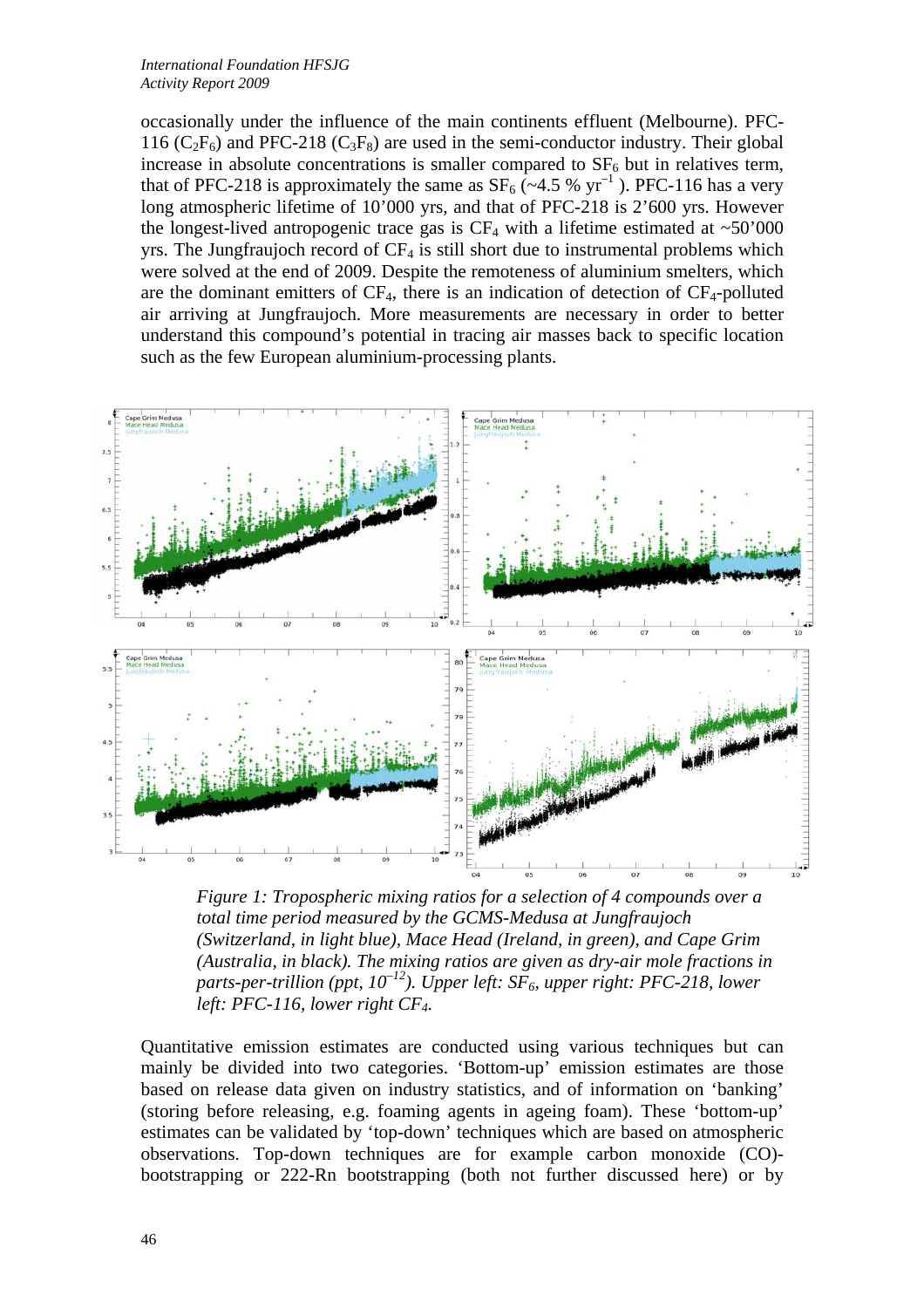sophisticated modeling approaches. These can be, for example, based on Lagrangian Particle Dispersion Models.

Our recent work has delivered some improved inversion techniques using statisticalmathematical Kalman-filter techniques. An example of a distribution of HFC-134a for a short time period is given in Fig. 2 based on the observations at Jungfraujoch. For HFC-134a during the observational period in May 2008, emission centers were found in the south of Jungfraujoch (Po-Valley), in northern France and some parts of Germany. More research is conducted on these techniques including rigorous calibration and testing by applying it to the CO for which the European bottom-up emission estimates are believed to be know to a fair degree of accuracy.



*Figure 2: Distribution of emission of HFC-134a [ppt/sec] in May 2008 as estimated by the Kalman filter from measurements at the high-alpine station Jungfraujoch, Switzerland. Source D. Brunner, American Geophysical Union Fall meeting 2009.* 

Key words:

Ozone-depleting compounds, greenhouse gases, Montreal Protocol, Kyoto Protocol

Collaborating partners/networks:

Bundesamt für Umwelt (BAFU) / Federal Office for the Environment (FOEN) Global Atmosphere Watch (GAW)

SOGE (System for Observations of Halogenated Greenhouse Gases in Europe) AGAGE (Advanced Global Atmospheric Gases Experiment)

Scientific publications and public outreach 2009:

**Refereed journal articles and their internet access** 

Cui J., M. Sprenger, J. Staehelin, A. Siegrist, M. Kunz, S. Henne, M. Steinbacher, 2009. Impact of stratospheric intrusions and intercontinental transport on ozone at Jungfraujoch in 2005: comparison and validation of two Lagrangian approaches.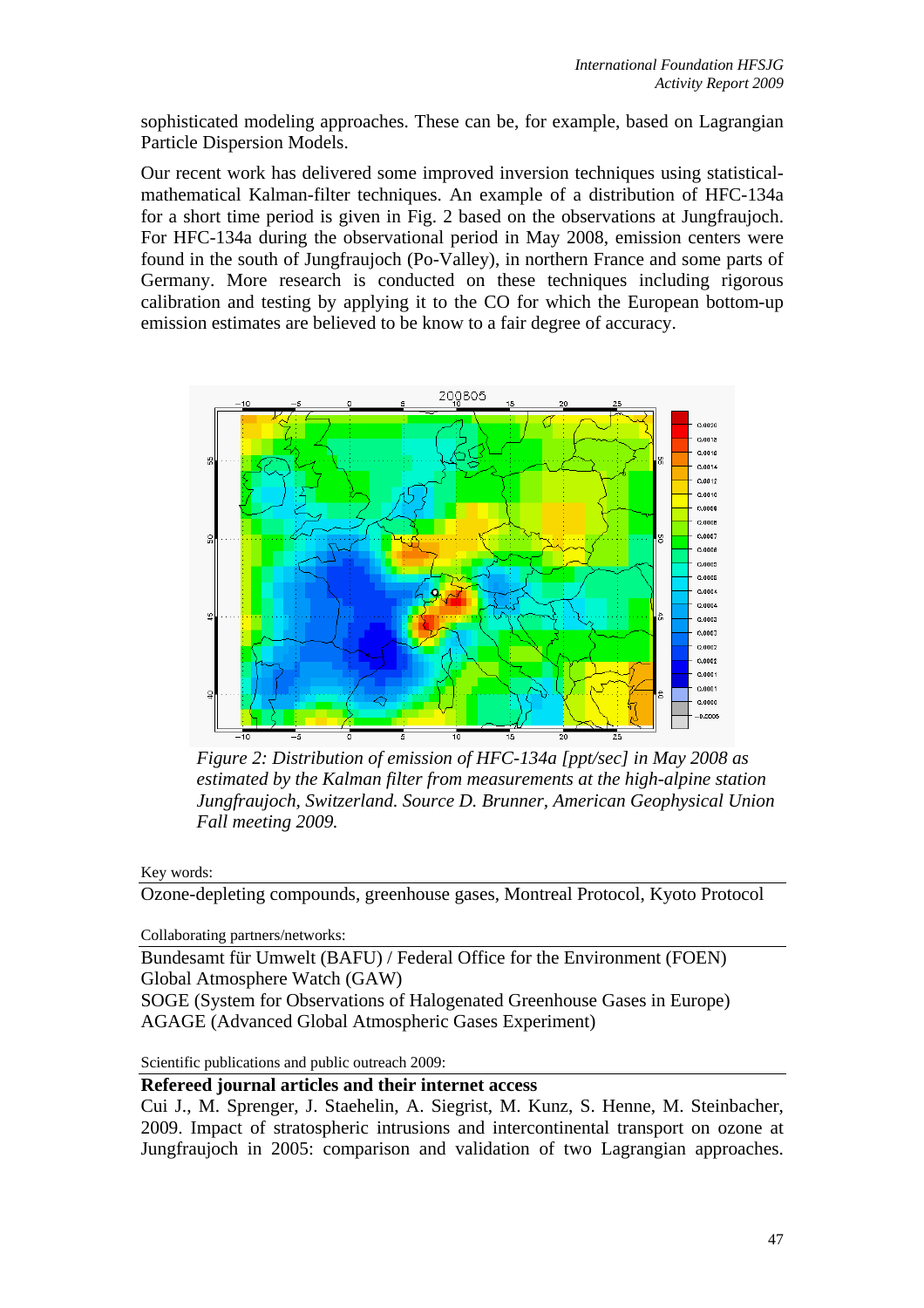Atmospheric Chemistry and Physics, **9**, 3371-3383. http://www.atmos-chemphys.net/9/3371/2009/acp-9-3371-2009.html

Lanz V. A., C. Hueglin, M. K. Vollmer, M. Steinbacher, S. Henne, J. Staehelin, B. Buchmann, S. Reimann, 2009. Statistical analysis of anthropogenic non-methane VOC variability at a European background location (Jungfraujoch, Switzerland). Atmospheric Chemistry and Physics, **9**, 3445-3459. http://www.atmos-chemphys.net/9/3445/2009/acp-9-3445-2009.html

Parker A. E., P. S. Monks, K. P. Wyche, J. M. Balzani Lööv, J. Staehelin, S. Reimann, G. Legreid, M. K. Vollmer, M. Steinbacher, 2009. Peroxy radicals in the summer free troposphere: Seasonality and heterogeneous loss. Atmospheric Chemistry and Physics, **9**, 1989-2006. http://www.atmos-chemphys.net/9/1989/2009/acp-9-1989-2009.html

Vollmer, M. K., Zhou, L. X., Greally, B. R., Henne, S., Yao, B., Reimann, S., Stordal, F., Cunnold, D. M., Zhang, X. C., Maione, M., Zhang, F., Huang, J. and Simmonds, P. G., 2009. Emissions of ozone-depleting halocarbons from China. Geophysical Research Letters **36** (15), L15823, doi:10.1029/2009GL038659. http://www.agu.org/journals/gl/gl0915/2009GL038659/

Stohl, A., Seibert, P., Arduini, J., Eckhardt, S., Fraser, P., Greally, B. R., Lunder, C., Maione, M., Mühle, J., O'Doherty, S., Prinn, R. G., Reimann, S., Saito, T., Schmidbauer, N., Simmonds, P. G., Vollmer, M. K., Weiss, R. F. and Yokouchi, Y., 2009. An analytical inversion method for determining regional and global emissions of greenhouse gases: Sensitivity studies and application to halocarbons. Atmospheric Chemistry and Physics **9**(5): 1597-1620. http://www.atmos-chemphys.net/9/1597/2009/acp-9-1597-2009.html

O'Doherty, S., Cunnold, D. M., Miller, B. R., Mühle, J., McCulloch, A., Simmonds, P. G., Manning, A. J., Reimann, S., Vollmer, M. K., Greally, B. R., Prinn, R. G., Fraser, P. J., Steele, L. P., Krummel, P. B., Dunse, B. L., Porter, L. W., Lunder, C. R., Schmidbauer, N., Hermansen, O., Salameh, P. K., Harth, C. M., Wang, R. H. J., Weiss, R. F. Global and regional emissions of HFC-125 ( $CHF<sub>2</sub>CF<sub>3</sub>$ ) from in situ and air archive atmospheric observations at AGAGE and SOGE observations. Journal of Geophysical Research **114** D23304, doi:10.1029/2009JD012184. http://www.agu.org/journals/jd/jd0923/2009JD012184/

#### **Conference papers**

Bond, S. W., M. K. Vollmer, M. Steinbacher, S. Reimann, Direct and remote  $H_2$ measurements — recent results from Empa, EUROHYDROS 3rd annual meeting, Helsinki, Finland, June 03 – 04, 2009.

Brunner, D., S. Henne, M. K. Vollmer, S. Reimann, A new emission estimation approach based on Lagrangian Particle Dispersion Modeling and Kalman-filter based inversion, American Geophysical Union, San Francisco, December 12 – 14, 2009.

Buchmann, B., Gas-Programme @ Jungfraujoch - Trend Analysis, Early Warning, Benefit for International Treaties and Programmes, ZAMG Sonnblick symposium, Wien, Austria, October 22, 2009

Buchmann, B., S. Reimann, M. K. Vollmer, M. Steinbacher, M. Hill, D. Brunner, C. Hüglin, Gas-Programme @ Jungfraujoch - Trend Analysis, Early Warning, Benefit for International Treaties and Programmes, GAW2009 Symposium, Geneva, Switzerland, May 04 – 08, 2009.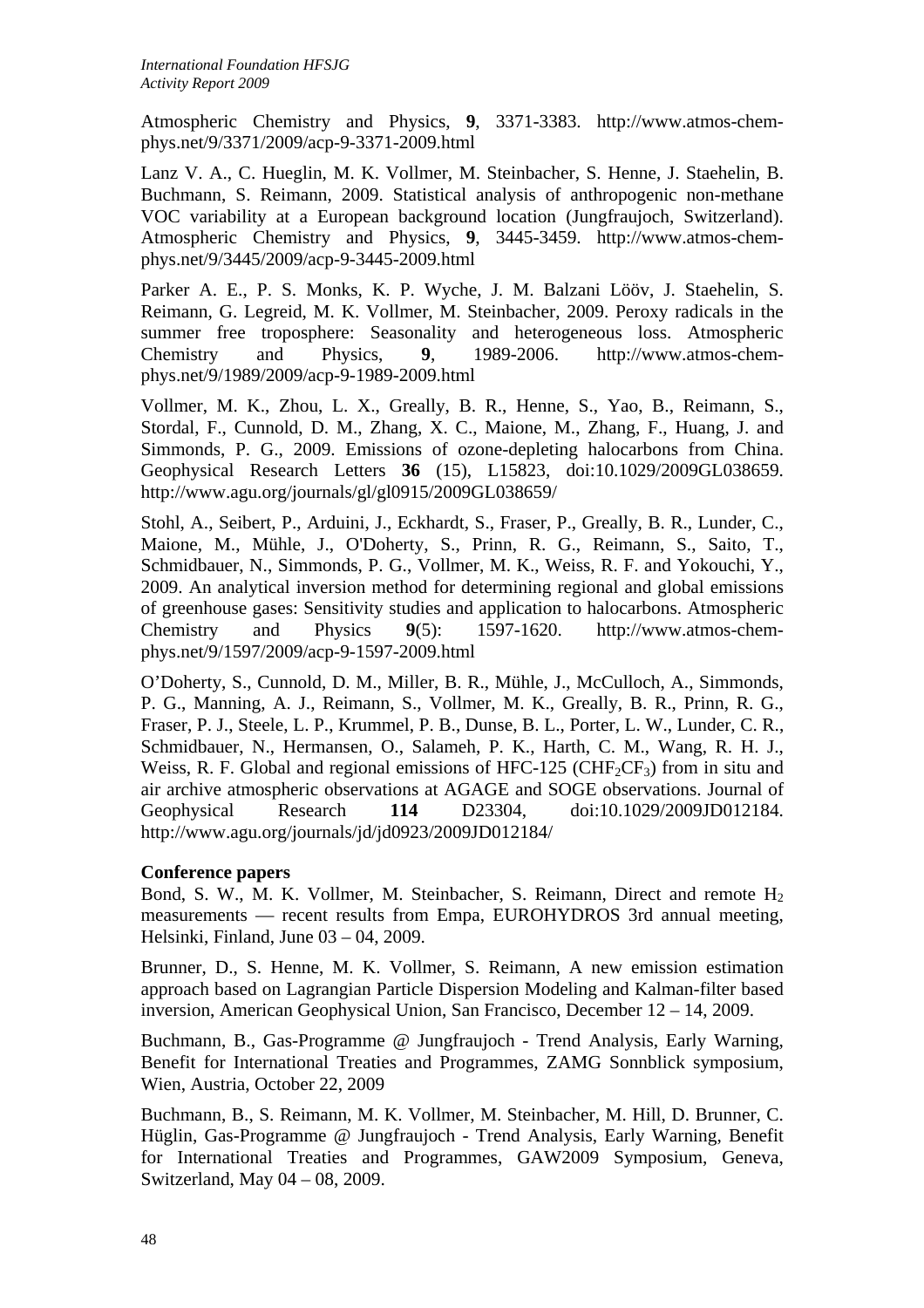Buchmann, B., Identification and Quantification of Anthropogenic Air Pollutants, Colloquium MeteoSchweiz, Payerne, Switzerland, June 09, 2009.

Henne, S., D. Brunner, J. Klausen, B. Buchmann, Long-range Transport and Its Impact on Trace Gas Variability at Selected GAW Stations, EGU General Assembly, Vienna, Austria, April 19 - 24, 2009.

Henne, S., D. Brunner, J. Klausen, B. Buchmann, Multi-year simulation of carbon monoxide and methane applying a novel Lagrangian concept, American Geophysical Union, San Francisco, December 12 – 14, 2009.

Jalkanen, L., S. Gilge, S. Henne, L. Ries, S. Reimann, M. K. Vollmer, J. Klausen, GAW Mountain Observatories in Detection of Atmospheric Change, International Conference on Mountains as Early Indicators of Climate Change, Padua, Italy, April 17 -18, 2009.

Keller, C. A., D. Brunner, M. K. Vollmer, M. Steinbacher, M. Schürmann, F. Conen, S. Reimann, Halogenated greenhouse gas emissions over Central Europe inferred from ambient air measurements and 222-Rn activity, GEIA-ACCENT Open Conference, Oslo, Norway, October, 26 – 28, 2009.

Keller, C., D. Brunner, M. K. Vollmer, F. Conen, S. Reimann, Top-down estimation of halogenated greenhouse gas emissions using Radon as tracer, Fifth International Symposium on Non-CO2 Greenhouse Gases (NCGG-5), Wageningen, The Netherlands, June 30 – July 03,2009.

Laube, J. C., C. A. M. Brenninkmeijer, A. Engel, S. A. Montzka, E.G. Nisbet, K. P. Shine, M. Steinbacher, W. T. Sturges, A systematic search for unknown halocarbons in the troposphere and stratosphere: Overview and first results of the CLEARFOGG project, EGU General Assembly, Vienna, Austria, April 19 - 24, 2009.

Reimann, S., D. Brunner, S. Henne, M. K. Vollmer, C. Keller, A. J. Manning, S. O'Doherty, P. G. Simmonds, S. Montzka, Global and regional emission estimation using halocarbon measurements at background sites, Non-CO2 Greenhouse Gases (NCGG-5), Wageningen, The Netherlands, June 30 – July 03,2009

Steinbacher, M., EUROHYDROS - A European Network for Atmospheric Hydrogen Observations and Studies: Calibration, quality assurance and data management, EUROHYDROS 3rd annual meeting, Helsinki, Finland, June 03 – 04, 2009.

Steinbacher, M., Greenhouse Gas Measurements and Related Modelling at Jungfraujoch – Empa's Activities, Workshop on Greenhouse Gases in Northern Italy / Switzerland, Ispra, Italy, June 23, 2009.

Steinbacher, M., M. K. Vollmer, S. Henne, D. Brunner, C. Hueglin, S. Reimann, Insitu CH4 observations at the high-Alpine site Jungfraujoch, Fifth International Symposium on Non-CO2 Greenhouse Gases (NCGG-5), Wageningen, The Netherlands, June 30 – July 03,2009.

Steinbacher, M., Ground-based in-situ observations of oxides of nitrogen: experience from the Swiss National Air Pollution Monitoring Network, Experts Workshop on Oxides of Nitrogen, Hohenpeissenberg, Germany, October 08 – 09, 2009.

Steinbacher, M., S. Henne, D. Brunner, M. K. Vollmer, S. Reimann, European source allocations and emission estimates for CH4 derived from in-situ observations at Jungfraujoch, GEIA-ACCENT Open Conference, Oslo, Norway, October, 26 – 28, 2009.